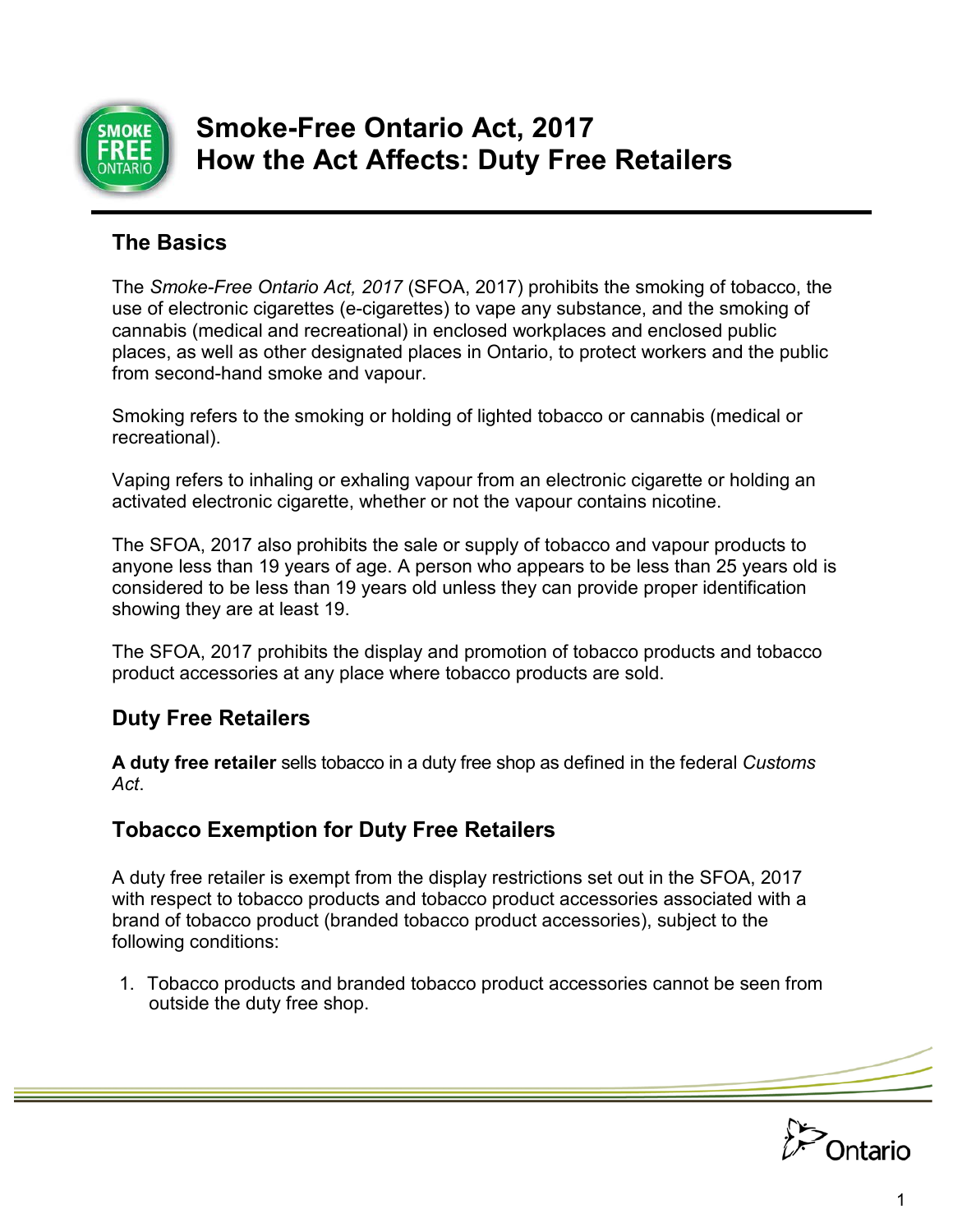- 2. Customers can enter the place only from the outdoors or from the areas of an enclosed shopping mall that are:
	- Open to the public:
	- Common to most of the retail establishments or other businesses within the mall; and
	- Not part of a retail establishment or other business within the mall.
- 3. The duty free shop must not be a thoroughfare (e.g., passageway).

A duty free retailer that fails to meet these conditions no longer has the benefit of the exemption, and must comply with the prohibition on displaying tobacco products and branded tobacco product accessories.

# **Signage for Duty Free Retailers**

"No Smoking" and "No Vaping" signs, or a dual "No Smoking and No Vaping" sign must be posted at all entrances, exits and washrooms, in appropriate locations and sufficient numbers, so that everyone knows that smoking is not permitted inside the retail store.

In addition, all stores selling tobacco products must post, in clear view of the customer at the point of sale:

- A *Tobacco Age Restriction* sign.
- A *Tobacco Product Identification* sign.

All stores selling vapour products must post, in clear view of the customer at the point of sale:

- A *Vapour Product Age Restriction* sign.
- A *Vapour Product Identification* sign.

For information on where to get signs, please contact your local **Public [Health](http://www.health.gov.on.ca/en/common/system/services/phu/locations.aspx) Unit.** 

# **Additional Obligations for Duty Free Retailers**

Duty free retailers must also fully comply with the SFOA, 2017 and its regulation with respect to obligations as a tobacco retailer and a vapour product retailer (if applicable).

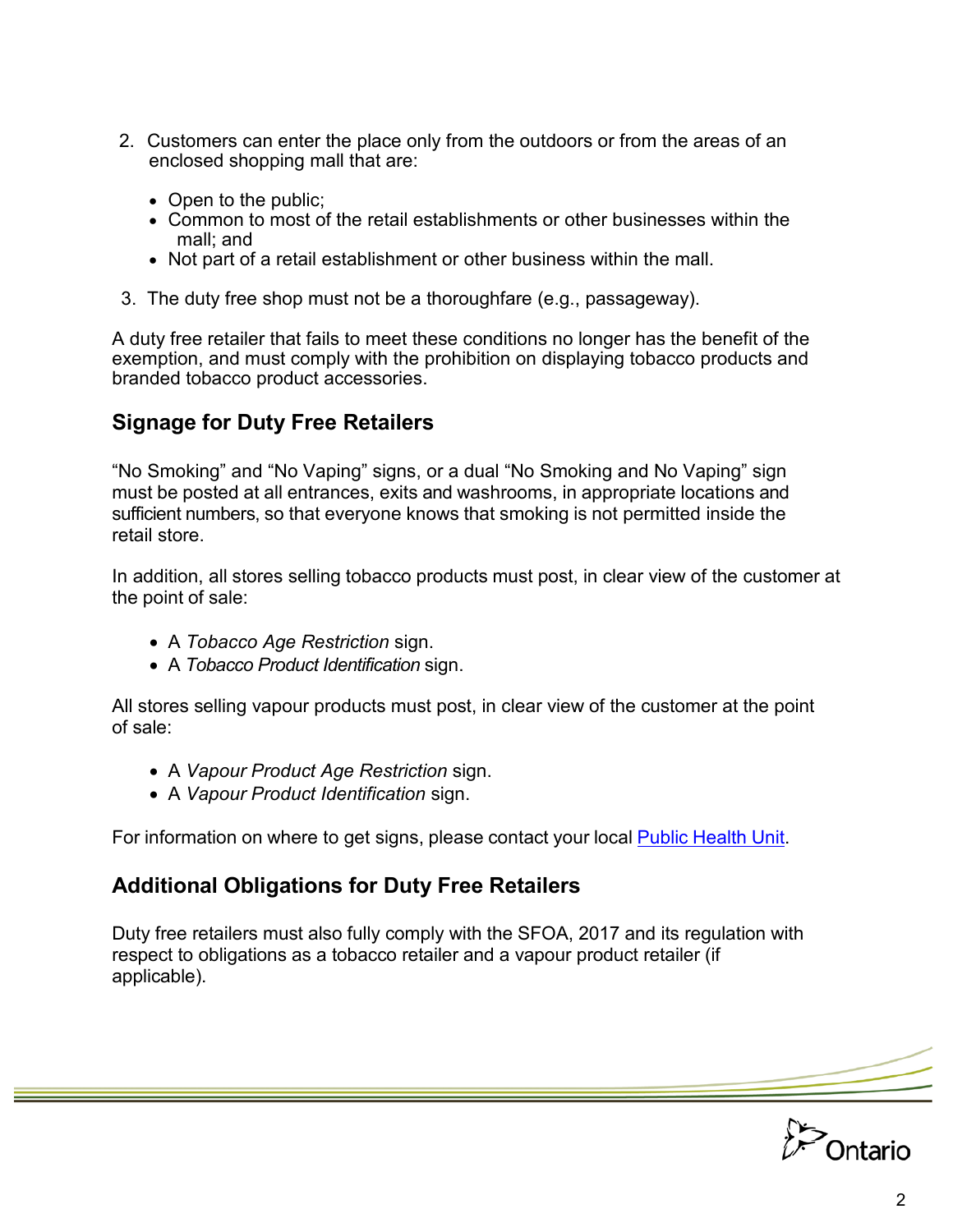# **Enforcement**

Local public health units will carry out inspections and respond to complaints regarding duty free retailers to enforce the SFOA, 2017.

#### **Penalties**

There are several penalties that a duty free retailer could face for violating the SFOA, 2017. Duty free retailers are advised to review the SFOA, 2017 to understand their responsibilities, and the fines that may result from failing to comply.

Certain activities prohibited under the SFOA, 2017 are categorized as "tobacco sales offences." These include:

- Selling or supplying tobacco to someone under the age of 19;
- Failing to request identification from someone appearing to be less than 25;
- Failing to post the mandatory *Tobacco Age Restriction* and *Tobacco Product Identification* signs;
- Selling tobacco not packaged in accordance with the regulations;
- Selling tobacco in a vending machine; and
- Some activities relating to selling unmarked cigarettes under the *Tobacco Tax Act.*

If the Ministry of Health and Long-Term Care is notified that there are two or more owner convictions for tobacco sales offences committed in the same location, even if there has been a change of ownership, within a five year period, that location will be subject to an automatic prohibition. If that were to happen, that location could not sell or store any tobacco and no wholesaler or distributor may deliver tobacco to that location. An automatic prohibition lasts for six, nine or twelve months, depending on the number of convictions for tobacco sales offences that have taken place within the five year period.

Duty free retailers are advised to review the SFOA, 2017 to understand more about this penalty.

Other activities prohibited under the SFOA, 2017 regarding vapour products are also offences subject to penalties depending on the offence and the number of convictions.

This fact sheet is intended as a quick reference only and should not be considered to be legal advice. For more information, please contact your local Public Health Unit.